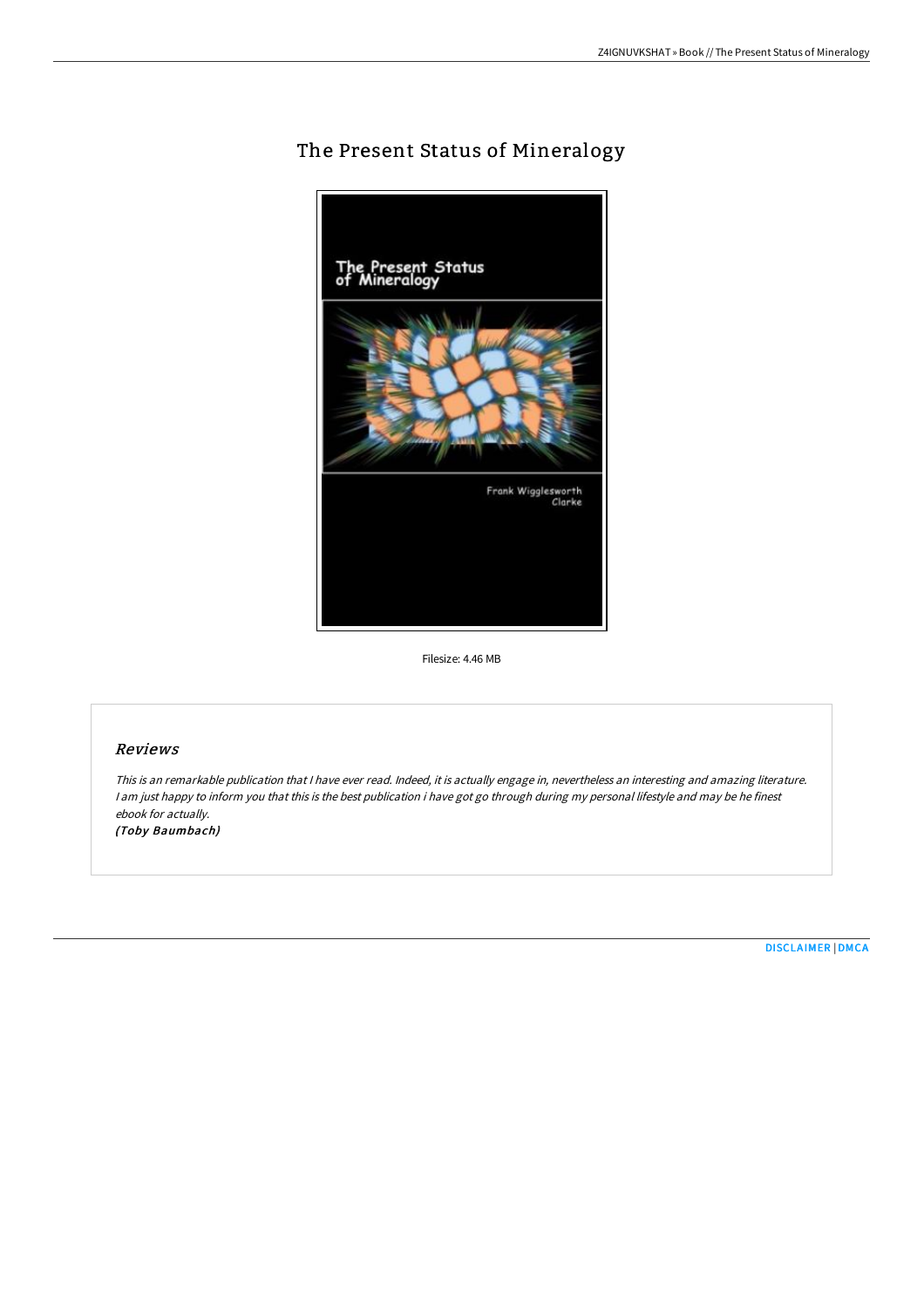## THE PRESENT STATUS OF MINERALOGY



To download The Present Status of Mineralogy PDF, you should click the web link under and download the ebook or have access to other information that are in conjuction with THE PRESENT STATUS OF MINERALOGY book.

CreateSpace Independent Publishing Platform. Paperback. Condition: New. This item is printed on demand. 30 pages. Dimensions: 7.8in. x 5.1in. x 0.1in.The Present Status of Mineralogy is a short essay by Frank Wigglesworth Clarke. Frank Wigglesworth Clarke (March 19, 1847 May 23, 1931) of Boston, Massachusetts, and Washington, D. C. was an American scientist and chemist. Sometimes known as the Father of Geochemistry, Clarke is credited with determining the composition of the Earths crust. He was a founder of The American Chemical Society and served as its President, 1901. Professor Clarke was the first theorist to advance a hypothesis regarding the evolution of elements. This concept emerged early in his intellectual career. His Evolution and the Spectroscope (1873) appear in Popular Science Monthly. It noted a parallel evolution of minerals, accompanying that of plant life. He was known for pushing mineral analysis beyond analytical results. He sought compilations of the associations, alterations, and syntheses of each mineral sample. His study Constants of Nature (Smithsonian Institution 1876) was one of the first collections of both physical and chemical constants. The USGSs Atomic Weights series became standard references for the chemistry and geochemistry professions and academic fields. Clarke was also an academic collaborator. His Data on Geochemistry became a means of collecting peer professional efforts for common use across five successive editions. Beginning with his Constitution of silicates (1895), Professor Clarke advanced a methodology of geochemical analysis which described a minerals composition through fact coordination. Priority was placed on contextualizing the research by describing constitution, structure and relationship with other minerals. The mineral samples natural history was the end goal, a means of articulating the minerals alteration products and pseudomorphs as a record of chemical change. To this record Clarke added the artificial history record available in the laboratory. The natural and artificial...

Read The Present Status of [Mineralogy](http://bookera.tech/the-present-status-of-mineralogy.html) Online B Download PDF The Present Status of [Mineralogy](http://bookera.tech/the-present-status-of-mineralogy.html)